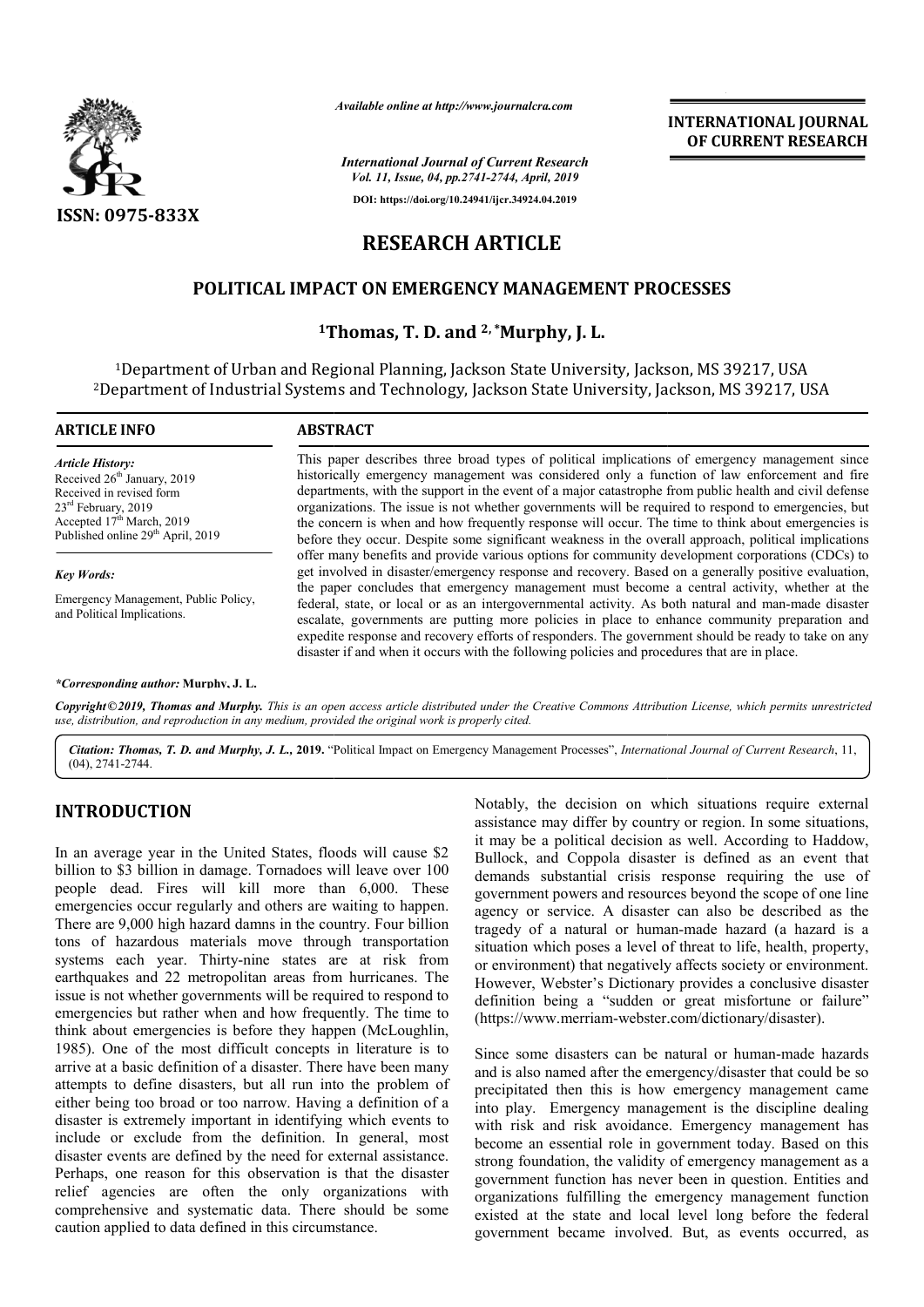political philosophies changed, and as the nation developed, the federal role in emergency management steadily increased (Haddow, 2008). This paper will the examine the political implications of emergency management, since historically emergency management was considered only a function of law enforcement and fire departments, with the support in the event of a major catastrophe from public health and civil defense organizations.

*Major Themes of Disaster Policy and Politics:* For one to have a clear understanding about disaster policy and politics there are four major themes, which emerge in different ways and in different types to give a detail explanation on how these relate to disaster policy and politics. The first theme concerns emergency management in the United States. Most people associate disaster policy with first responders such as the fire, police, and emergency medical personnel. Public emergency management continues to rely on the support of first responders, but emergency management both includes and extends well beyond the first responders. Emergency management appears now to have become the application side of disaster policy, even though it is said to be true, emergency managers also help in problem identification and policy formulation. A second theme proposes that disaster policy and politics constitute a worthy field of academic study. Even though disaster research has never been in the forefront it has become a part of many academic disciplines. Disaster research has become a force in shaping disaster policy and how disaster researchers have become a part of the politics of disaster in the United States. Disaster researchers still continue to make major contributions to the understanding of disasters as political, social, and economic phenomena.

These researchers as well as scientists and engineers, have also advanced knowledge and understanding of natural and or human-made disaster forces. These disciplines have helped to prevent or mitigate the effects of forces capable of producing disasters and they have used science and technology to forecast, monitor, track, and measure natural forces so that people around the world would have advanced warning of any disaster threat. Emergency management has evolved into a profession over the years, and anyone seeking to learn the profession are pressed to master it through interdisciplinary and multidisciplinary education. The third theme involves management again, but at the level of elected officials. The major players in time of a disaster and or emergency will be the President of the United States, governors, mayors, county executives, and city managers. Intergovernmental relations past or present are examined and assessed from a vantage point. Presidents and the presidency itself occupy a central position in U.S. disaster policy and politics. How the president leads, manage federal officials, cope with the news media, address federal-state relations, act on governors' requests for disaster and emergency assistance, define policy agendas, and choose political appointees for responsible posts all contribute to the ability to address the demands imposed by disasters and catastrophes. In many respects political, policy, and managerial decisions made by the presidents and their administrations before a disaster significantly affects the ability of federal, state, and local governments to mitigate, prepare for, and respond to disasters and emergencies.

The fourth theme involves civil-military relations and homeland security. In the United States, the military serves as an instrument of federal and state governments and has played

a significant role in disaster management, usually in the emergency preparedness and response phases. During the modern-era in 1950, American emergency management got its start, disaster policy and politics have overlapped, been periodically demonstrated by, and paralleled, United States foreign policy and national defense policy. During the 1970s and 1980s, as emergency managers ( at all levels) matured in their ability to address natural disasters and as the need for civil defense against nuclear attacks diminished, military dominance of disaster management waned. However, the rise of terrorism internationally, and the possibility that terrorists would strike inside the United States and that they might use weapons of mass destruction, set the stage for homeland security. The terrorists' attacks of September 11, 2001, made at least a part of the envisioned night mare a true reality. Today, once again, the United States disaster policy and politics, as well as American emergency management, cannot be fully understood apart from their relationship with national security and defense policy (Sylves, 2008).

*Disasters in the Formulation of Public Policy:* The policymakers assume that the policy process ordinarily identifies a problem. If they choose to define this problem then it is called a 'public problem,' then lawmakers begin to process policy formulation in which various solutions to the problem are then put forward and often in the form of different legislative measures. Different political interests establish positions on the measures and a process of building coalitions begins to take place among the legislators. The president and some officials of the executive branch may engage in this policy formulation and policy adoption process by exercising political influence or by contributing to the hearing process. Legislators ultimately vote on proposed measures to address the problem, and once a policy is adopted, often through enactment of a law, institutional resources and spending authority are provided to implement the law. Many federal disaster laws have emerged by the way of this general process over the years.

However, history demonstrates that the president and other policymakers regularly have to decide how to manage different types of disasters and what the subsequent role of the federal government will be. In some new type of disaster or in certain emergencies the legislative determination proves to be too slow, cumbersome, and costly to rely on, presidents are entrusted with deciding whether a national interest exists and if so how the federal government will respond. Presidential executive orders sometimes provide the president and the federal government a high-speed, highly responsive alternative to the conventional policy process. The president's creative use of disaster declaration authority is an important and available tool (Sylves, 2008). The president of the United States often leads policy formulation and legitimation of disaster policy. Presidents are the chief executives and they also have made the decision to press the emergency circumstance and use their executive authority to move the federal government to address new emergencies, disasters, and exigencies. Because the United States is a democratic republic with a national constitution, and because it is composed of three countervailing branches of government, responsibility for protecting the polity from harms posed in emergency circumstances falls largely on government institutions operating in accord with certain laws. The United States Constitution clearly entrusts the president and Congress with the job of providing for the common defense. Preventing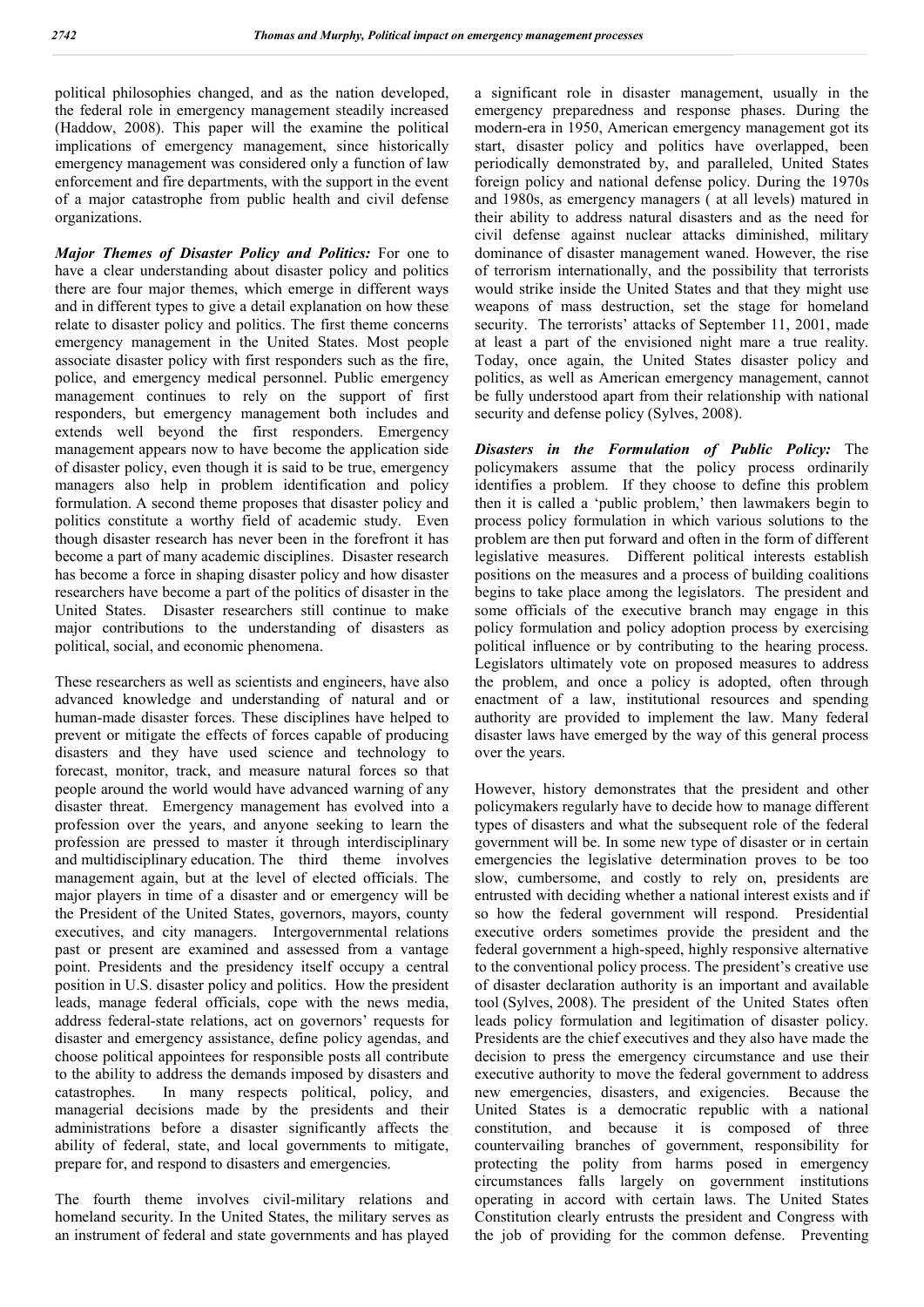repelling, responding to, and recovering from the effects of attacks on the American homeland perpetrated by other nations or by terrorists who are stateless have always been a cardinal responsibility of the federal government (Sylves, 2008). Throughout history public policy makers have sought to anticipate the unexpected in order to reduce the risk to human life and safety posed by intermittently occurring natural and man-made hazardous events. Their efforts have provided the foundation for the current focus on emergency management as an important function of federal, state, and local governments. Within the contest of the various statutes, regulations, and ordinances, emergency management can be defined as the process of developing and implementing policies that are concerned with:

- Mitigation-Deciding what to do where a risk to the health, safety, and welfare of society has been determined to exist; and implementing a risk reduction program;
- Preparedness-Developing a response plan and training first responders to save lives and reduce disaster damage, including the identification of critical resources and the development of necessary agreements among responding agencies, both within the jurisdiction and with other jurisdictions;
- Response-Providing emergency aid and assistance, reducing the probability of secondary damage, and minimizing problems for recovery operations; and
- Recovery-Providing immediate support during the early recovery period necessary to return vital life support systems to minimum operation levels, and continuing to provide support until the community returns to normal (Petak, 1985).

Public policy and public institutions have been slow to respond and meet the new challenges that are posed by a complex technological society, and society has in many respects have become a victim in dealing with technology. Immediate economic return has governed the decision-making process while ignoring potential long-range consequences. The results have been an increase in the exposure of people and property to extremely risky situations as exemplified in the increased land development in coastal storm areas, in flood plains, in areas adjacent to hazardous waste landfills, airports, and nuclear power plants, and on unstable hillsides. There has also been a consistent institutional and political lag in identifying and mitigating increasingly hazardous situations (Petak, 1985).

**National, State, and Local Programs from Disasters:** There have been several programs that have been implemented since disasters have occurred since the 1950s that are on the national, state, and local levels. Some of the programs are Federal Disaster Relief Act of 1950, Disaster Relief Act of 1974, Disaster Mitigation Act of 2000, Hazard Mitigation Grant Program, FEMA, National Flood Insurance Program, and National Response Plan. The Federal Disaster Relief Act of 1950 was passed as a limited federal response to the flooding that happened in the Midwest. This new law set forth a framework and process that carried the nation through more than 50 years of experience. This act provided an orderly and continuing means of assistance by the Federal government to States and local governments in carrying out their responsibilities to take away suffering and damage that resulted in major disasters that includes flooding. This new law made federal disaster assistance more accessible, because

it no longer required specific congressional legislations to address each new disaster, but instead to allow the president decides when federal disaster assistance was justified and necessary. The Disaster Relief Act of 1950 put in place a standard that governs states to ask the president to approve federal disaster assistance for their respective states and localities. This set precedents by establishing a federal policy for providing emergency relief, by laying out national governmental responsibility in disasters and by transforming the intergovernmental context of disasters (Sylves, 2008).

In May 1974, President Nixon signed into law the Disaster Relief Act of 1974, for the first time this act created a program that provided direct assistance to individuals and families following a disaster. The Disaster Relief Act of 1974 brought state and local governments into all-hazards preparedness activities and provided matching funds for their emergency management programs, this act also authorized in law emergency declaration category. This law also recognized the need for improved disaster mitigation. This required states and communities that were receiving federal disaster assistance to agree that the natural hazards in the areas in which the proceeds of the grants or loans are to be used shall be evaluated and appropriate action shall be taken to mitigate such hazards. Disaster Mitigation Act of 2000 is a law that amended the 1988 Stafford Act and gave FEMA authority to establish a program of technical and financial assistance for enhanced pre-disaster mitigation to state and local governments. This law also helps to make changes to the 1974 requirements for post-disaster mitigation plans by requiring that states prepare a comprehensive state program for predisaster emergency and disaster mitigation before they could receive post-disaster declaration mitigation funds from FEMA. The aim of this law was to engage local governments to engage in such mitigation activities as hazard mapping, planning, and development of hazard-sensitive building codes. The Hazard Mitigation Grant Program (HMGP) is the largest source of funding for state and local mitigation activities. This program was enacted by Congress in 1988 as a part of the Robert T. Stafford Act, which was a major reworking of federal disaster policy. This grant program allowed stated to hire staff to work on mitigation and to require development of a state Hazard Mitigation Plan as a condition of funding. HMGP brought about change in the emergency management community at the state and local levels.

The Federal Emergency Management Agency (FEMA) origins came from the National Governors Association in the 1970s and a working group in 1978 was for formed by President Carter. FEMA implemented the National Flood Insurance Program to be utilized under their agency. By May of 1980, FEMA had adopted a fund-matching policy that required state and local governments to agree to pay 25% of the eligible costs of public assistance programs. The nonfederal contribution was subject to negotiation between FEMA and the affected state and local governments. Since the 1950, presidents have remained free to waive part or the entire state-local match for any declaration they issue, despite the 25% funding –match rule (Sylves, 2008). The National Flood Insurance Program (NFIP) has been considered to be one of the most successful mitigation programs ever created. The NFIP was created by Congress in response to damages from multiple, severe hurricanes and inland flooding and the rising costs of disaster assistance after these floods. This program was designed to be a voluntary program and it did not prosper during the early